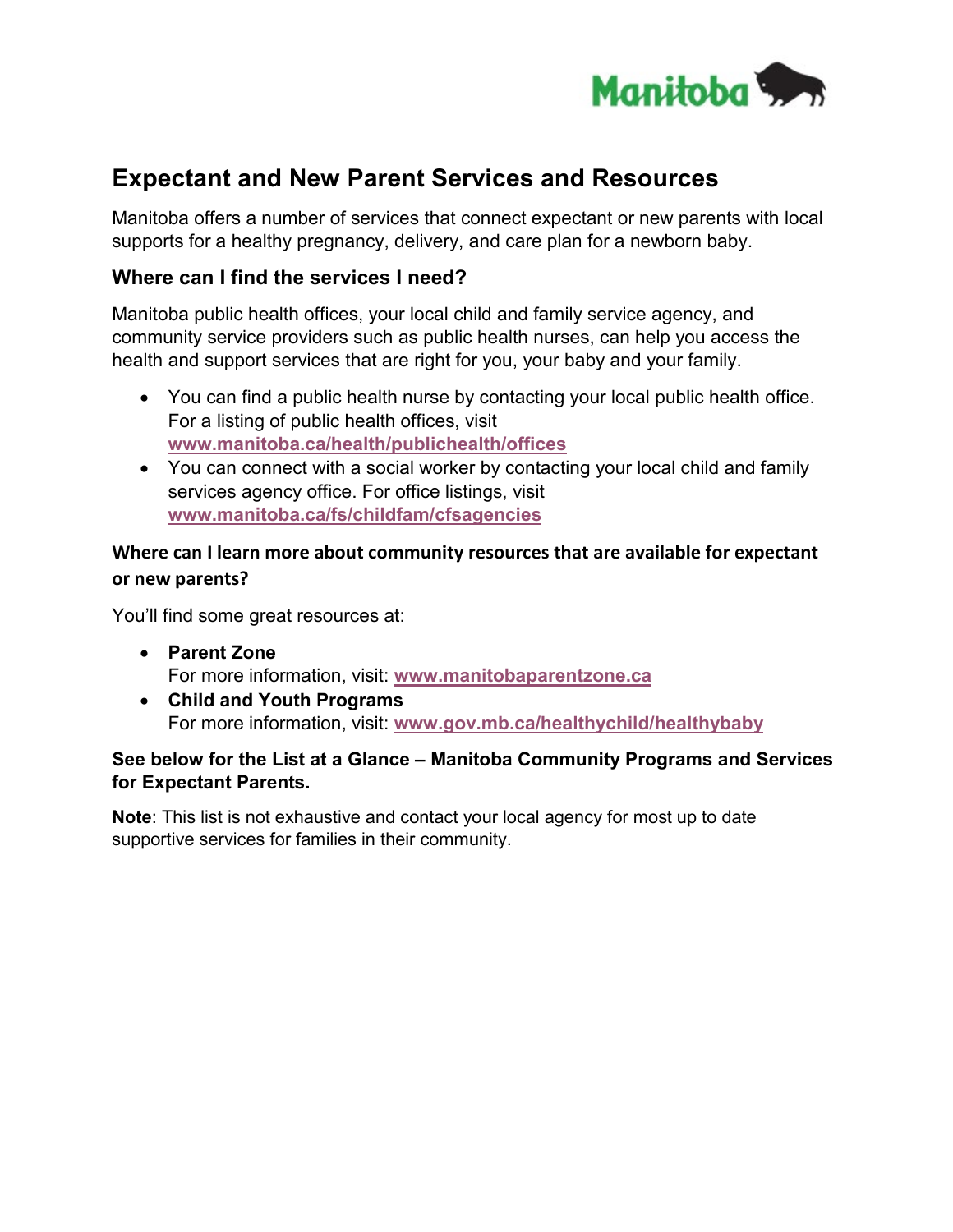<span id="page-1-0"></span>

| Program                                                                                | Who is<br>eligible                                                                 | <b>Services Provided</b>                                                                                                                                                                                                                                                                                                                                                                                                                | Location                                                                                                                    | <b>How to Access</b><br>Program                                                                                                                                                                                       |
|----------------------------------------------------------------------------------------|------------------------------------------------------------------------------------|-----------------------------------------------------------------------------------------------------------------------------------------------------------------------------------------------------------------------------------------------------------------------------------------------------------------------------------------------------------------------------------------------------------------------------------------|-----------------------------------------------------------------------------------------------------------------------------|-----------------------------------------------------------------------------------------------------------------------------------------------------------------------------------------------------------------------|
| <b>Healthy</b><br><b>Baby</b><br><b>Community</b><br><b>Support</b><br><b>Programs</b> | Pregnant, or<br>with baby up<br>to age 1                                           | Help with health, nutrition,<br>$\bullet$<br>breastfeeding, healthy choices,<br>parenting, infant development<br>Provides: Snack, milk, coupons, bus<br>tickets, child care                                                                                                                                                                                                                                                             | Across Manitoba - local<br>programs are listed here:<br>https://www.go<br>v.mb.ca/health<br>ychild/healthyb<br>aby/csp.html | Self-Referral To get local<br>information call: Winnipeg - 204-945-<br>1301<br>Outside Winnipeg - 1-888-848-0140                                                                                                      |
| <b>Manitob</b><br><b>Prenatal</b><br><b>Benefit</b>                                    | Pregnant<br>with family<br>income<br>under \$32.<br>$000/\gamma r$                 | Financial help for healthy food, between<br>\$10<br>- \$81.41/month from 2 <sup>nd</sup> trimester till<br>month of due date<br>Help connecting to local<br>community programs                                                                                                                                                                                                                                                          | Across Manitoba                                                                                                             | Mail the application form to Health Child Manitoba<br>- available in local organizations, medical,<br>government, offices and at: https://www.gov.mb.c<br>a/healthychild/health<br>ybaby/babyappln.pdf                |
| <b>Families</b><br><b>First</b>                                                        | Pregnant of<br>immediately<br>after birth                                          | Regular home visits to support parenting,<br>$\bullet$<br>and provide information about health,<br>nutrition, safety<br>Help connecting with local<br>$\bullet$<br>resources identified by the family                                                                                                                                                                                                                                   | Across Manitoba                                                                                                             | Most Referrals are from public health, but<br>families can self- refer by calling their community<br>public<br>health office. View pamphlet here:<br>https://www.gov.mb.c a/healthychild/familie<br>sfirst/index.html |
| <b>Restoring</b><br>the Sacred<br><b>Bond</b><br><b>Initiative</b>                     | <b>SFNNC</b><br>agencies high<br>risk expectant<br>mothers on and •<br>off reserve | Connection to Indigenous birth helpers,<br>$\bullet$<br>up to one year including pre-natal, labour<br>and delivery, and post-natal supports<br>Connection to ceremonies and<br>cultural traditions<br>One on one mentoring support, in<br>home visits, group programming,<br>provide information about health,<br>nutrition, safety, breastfeeding, healthy<br>choices in harm reduction model<br>Supports mother through CFS processes | Southern Manitoba<br><b>SFNNC</b> communities                                                                               | Through a Southern First Nations Network of<br>Care Agencies can make referrals, self-<br>referrals:<br>204-783-9190<br>Email <b>Ikwe@birthsovereignty.ca</b>                                                         |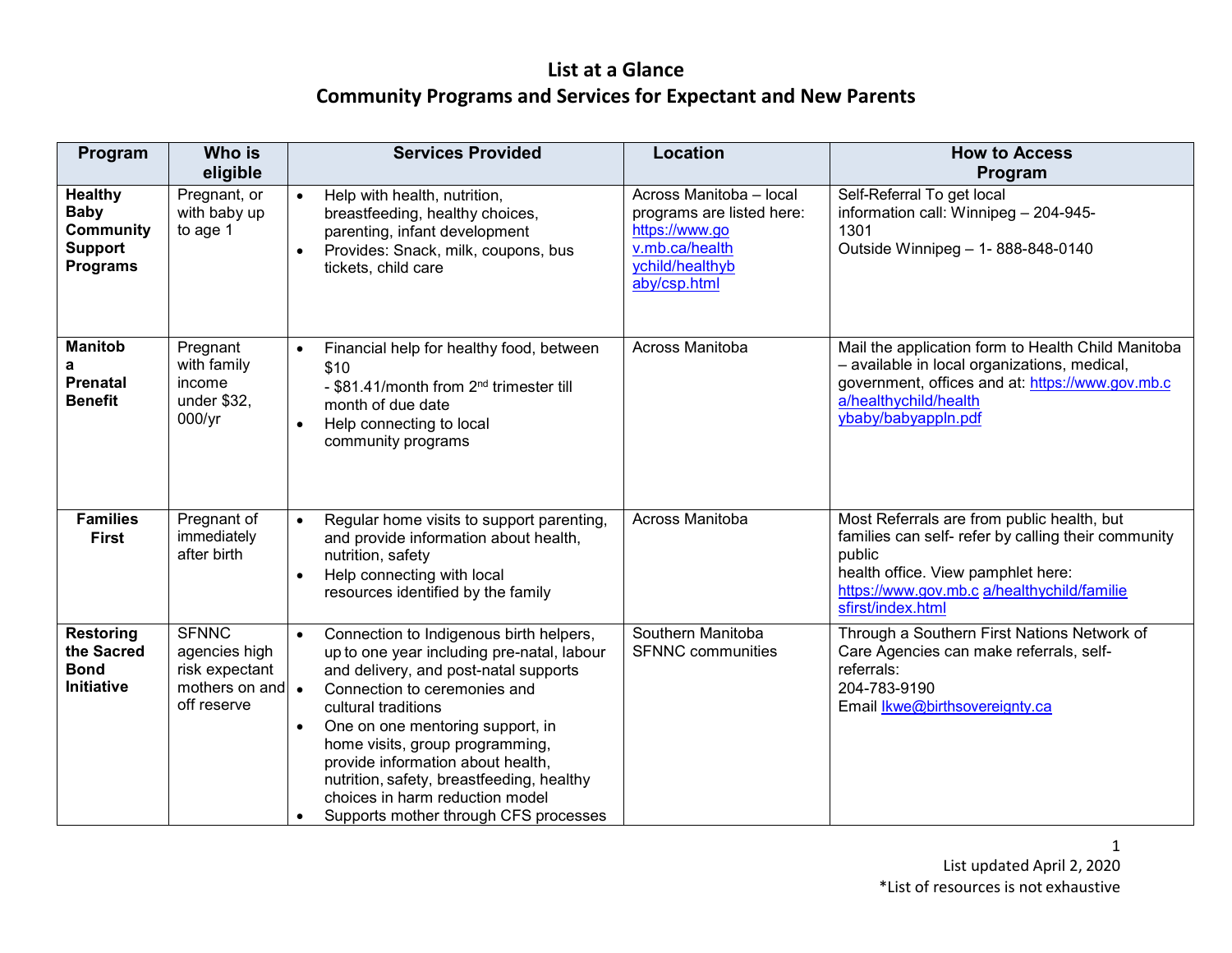| InSight<br><b>Mentoring</b><br>Program                                                    | (over 18 yrs) or<br>with a child<br>under 1, using<br>substances | Pregnant women <sup>3</sup> -year relationship with a mentor who provides<br>practical support, advocacy, and connection to<br>services (eg. housing, transportation, prenatal<br>care, cultural teaching, parenting skills, harm<br>reduction, drug or alcohol treatment, family<br>planning, domestic violence, trauma and<br>violence) | 7 Manitoba sites:<br>Prairie, Dauphin, The Pas,<br>Flin Flon, and Thompson.<br>Client pamphlet:<br>www.gov.mb.ca/healthychild/<br>fasd/insightclient en.pdf                                                                                                                                                                                                                                                                                                                                                                                                                                      | Self-refer, or by a service provider<br>Winnipeg (2 sites), Portage la Call the local office listed on the pamphlet:<br>https://www.gov.mb.ca/healthychild/fasd/insightsp e<br>n.pdf |
|-------------------------------------------------------------------------------------------|------------------------------------------------------------------|-------------------------------------------------------------------------------------------------------------------------------------------------------------------------------------------------------------------------------------------------------------------------------------------------------------------------------------------|--------------------------------------------------------------------------------------------------------------------------------------------------------------------------------------------------------------------------------------------------------------------------------------------------------------------------------------------------------------------------------------------------------------------------------------------------------------------------------------------------------------------------------------------------------------------------------------------------|--------------------------------------------------------------------------------------------------------------------------------------------------------------------------------------|
| Strengthenin<br>g<br><b>Families</b><br><b>Maternal</b><br><b>Child Health</b><br>Program | Expectant<br>Parents                                             | <b>Home Visitations</b><br>$\bullet$<br>Referral and access linkages<br>$\bullet$<br>with other programs and services<br>Health promotion activities<br>Case management for families with<br>complex needs                                                                                                                                | <b>Brokenhead</b><br>Ojibway Nation,<br><b>Cross Lake Band</b><br>of Indians,<br>Dakota Tipi<br>First Nation,<br><b>Garden Hill First</b><br>Nation,<br><b>Hollow Water</b><br>First Nation,<br>Keeseekooweni<br>n Ojibway<br>Nation.<br>Long Plain First<br>Nation,<br>Nisichawayasih<br>k Cree Nation,<br>Northlands,<br>Denesuline First<br>Nation/KTC, Norway<br>House Cree Nation,<br>Opaskwayak Cree Nation,<br>Peguis First Nation,<br>Pine Creek First Nation,<br>Rolling River First Nation,<br>Roseau River First Nation,<br>Sagkeeng First Nation,<br>Waywayseecap po First<br>Nation | 600-275 Portage Ave., Winnipeg, MB<br>info@fnhssm.com; 204-942-9400                                                                                                                  |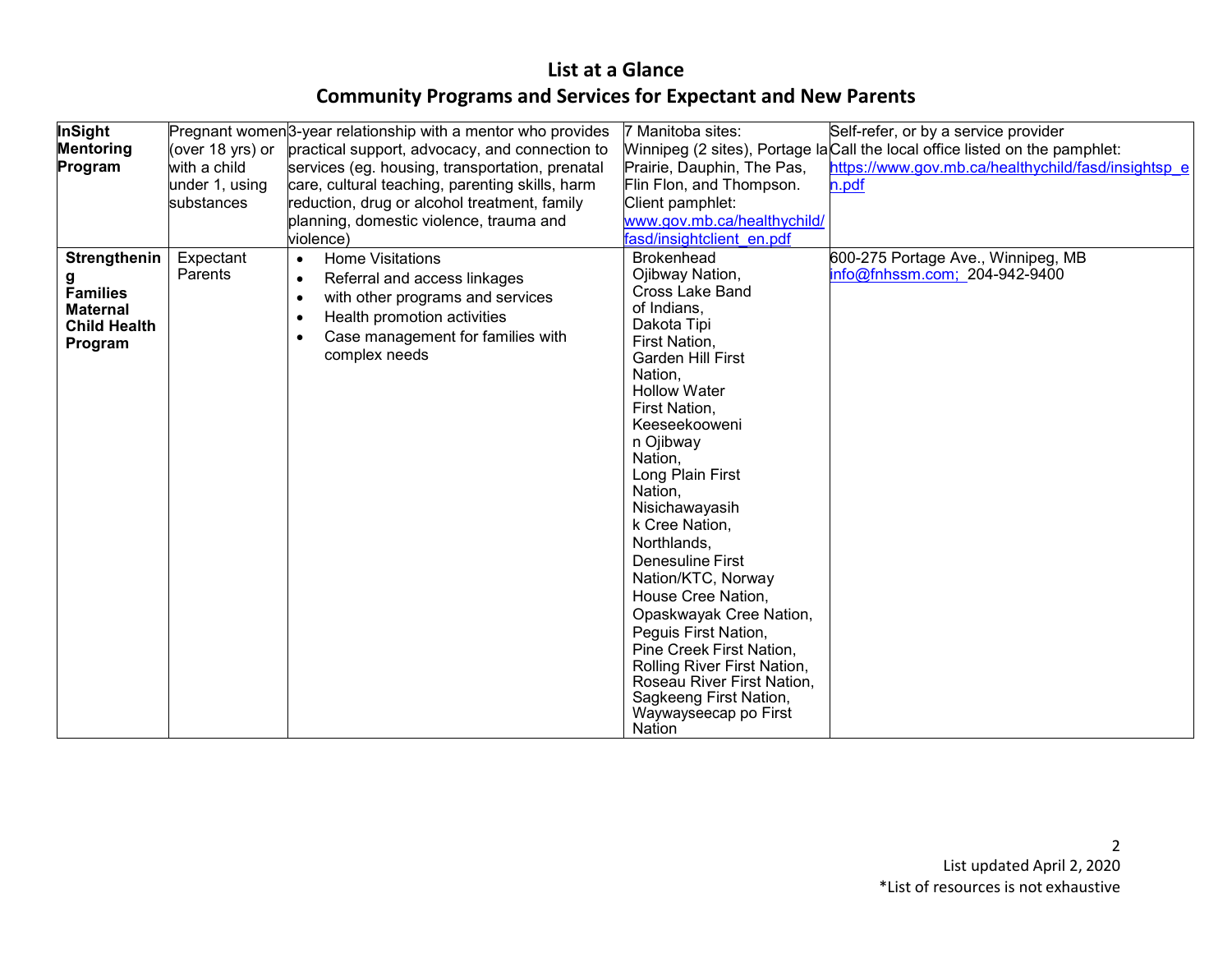| <b>Steinbach</b><br><b>Family</b><br><b>Resource</b><br><b>Centre</b>                                                                                           | Expectant<br>parents and<br>Parents with<br>children from<br>ages $0-5$              | Prenatal support<br>$\bullet$<br>Parenting classes<br>$\bullet$<br>Support for Mothers and Fathers<br>$\bullet$<br>Group programming for mothers and<br>$\bullet$<br>fathers<br>Group programming for parents and infants<br>$\bullet$<br>Breastfeeding support<br><b>Breastpump rentals</b><br><b>Nutrition</b><br>$\bullet$                                   | 101 North<br>Front Drive,<br>Steinbach                       | Self-referral 204-346-0413                                                                       |
|-----------------------------------------------------------------------------------------------------------------------------------------------------------------|--------------------------------------------------------------------------------------|-----------------------------------------------------------------------------------------------------------------------------------------------------------------------------------------------------------------------------------------------------------------------------------------------------------------------------------------------------------------|--------------------------------------------------------------|--------------------------------------------------------------------------------------------------|
| <b>The</b><br><b>Mothering</b><br>Project<br>(Manito<br><b>Ikwe</b><br>Kagiikwe)                                                                                | Pregnant<br>women (over<br>18yrs) or with<br>a child under<br>1, using<br>substances | "One stop shop"<br>Onsite child care<br>$\bullet$<br>Drop-in and group programming<br>$\bullet$<br>Addictions and substance use support<br>$\bullet$<br>(harm reduction approach)<br>Indigenous ceremonies and programming<br>$\bullet$<br>Help with EIA, housing, CFS (including<br>$\bullet$<br>hosting visits with children in care, weekly<br>support group | <b>Mount Carmel</b><br>Clinic<br>886 Main<br>St,<br>Winnipeg | Call the intake coordinator at 204-479-0203<br>For general information: mthomson@mountca rmel.ca |
| <b>Villa Rosa</b>                                                                                                                                               | Pregnant<br>women<br>(including<br>minors)                                           | Pre and post natal residential supports<br>including:<br>School<br>$\bullet$<br>Counselling<br>$\bullet$<br>Parenting skills<br>Independent living skills<br>$\bullet$                                                                                                                                                                                          | 784<br>Wolseley<br>Ave<br>Winnipeg                           | Self or agency referrals<br>204-786-5741 Ext 223<br>Email: intake@villarosa.mb.ca                |
| <b>Thrive</b><br><b>Community</b><br><b>Support</b><br><b>Circle</b><br>(formerly<br>Pregnancy<br>and<br><b>Distress</b><br>Family<br><b>Support</b><br>Centre) | Expectant<br>parents and<br>primarily<br>parents of<br>young children                | Counselling and support groups<br>$\bullet$<br>(including Men's Group)<br>Parenting programs<br>$\bullet$<br>Layettes<br>$\bullet$<br>Child Care, including limited weekly<br>$\bullet$<br>parent respite and child care for<br>parents while accessing Thrive<br>programs                                                                                      | 555 Spence St,<br>Winnipeg                                   | Self-referrals<br>204-772-9091                                                                   |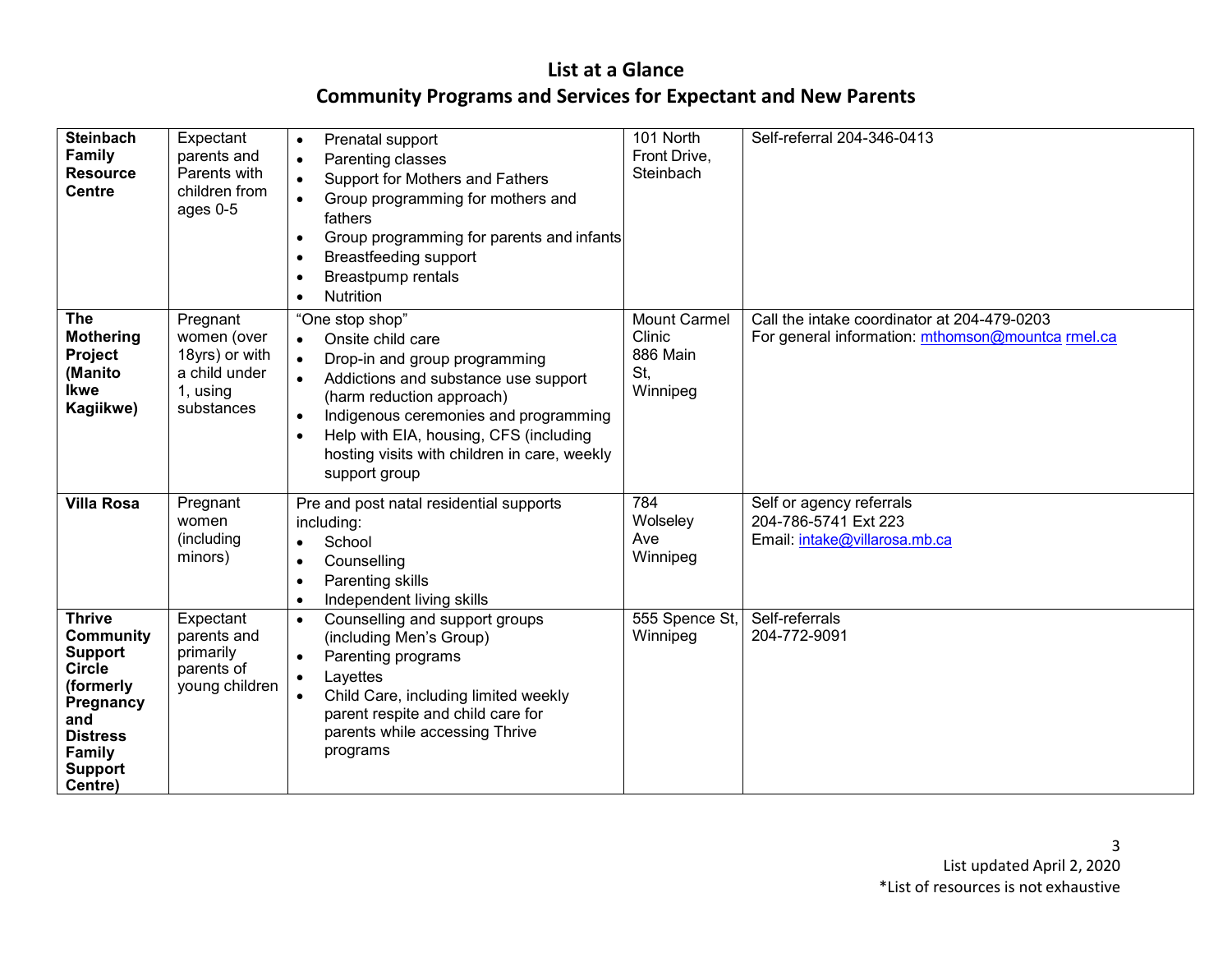| Indigenous<br>Women's<br><b>Healing</b><br><b>Centre</b>              | Indigenous<br>women (and<br>their children)<br>primarily facing<br>issues related<br>to domestic<br>violence and<br>addition | Long term residential supports:<br>Counselling<br>$\bullet$<br>$\bullet$<br>Addictions support<br>Parenting skills<br>Learning programs<br>Daily living supports<br>Food and preparation<br>$\bullet$                                                                                                                                                                                                                                                               | 105 Aikens St.,<br>Winnipeg         | Self-referral or referral<br>with consent by<br>worker:<br>204-989-8240                                                                                                                        |
|-----------------------------------------------------------------------|------------------------------------------------------------------------------------------------------------------------------|---------------------------------------------------------------------------------------------------------------------------------------------------------------------------------------------------------------------------------------------------------------------------------------------------------------------------------------------------------------------------------------------------------------------------------------------------------------------|-------------------------------------|------------------------------------------------------------------------------------------------------------------------------------------------------------------------------------------------|
| <b>Ma Mawi</b><br>Wi Chi<br>Itata<br><b>Centre</b>                    | Expectant<br>parents,<br>parents of<br>all aged<br>children<br>(including<br>minor parents)                                  | Parenting programs, counselling,<br>$\bullet$<br>family violence groups<br><b>Family Group Conferencing</b><br>$\bullet$                                                                                                                                                                                                                                                                                                                                            | Winnipeg<br>several<br>locations    | Self-Refer:<br>204-925-0300<br>info@mamawi.com                                                                                                                                                 |
| Kookum's<br><b>House</b><br>Granny's<br><b>House</b>                  | Parents                                                                                                                      | Emergency short respite services<br>$\bullet$                                                                                                                                                                                                                                                                                                                                                                                                                       | Winnipeg                            | Referrals to be accessed through: Andrews Street<br>Family Centre, Blue Thunderbird Family Care, Mount<br>Carmel Clinic, Wahbung Abinoonijiiag, and The<br><b>Winnipeg Boldness</b><br>Project |
| Nobody'<br>s<br><b>Perfect</b><br><b>Parentin</b><br>g<br>Progra<br>m | Parents with<br>children from<br>ages 0-5                                                                                    | promote positive parenting<br>$\bullet$<br>increase parents' understanding of<br>$\bullet$<br>children's health, safety, and behaviour<br>help parents build on the skills they have<br>$\bullet$<br>and learn new ones<br>improve parents' self-esteem and<br>$\bullet$<br>coping skills<br>increase self-help and mutual support<br>٠<br>bring them in contact with<br>$\bullet$<br>community services and resources<br>help prevent family violence<br>$\bullet$ | 33<br>Marion<br>Street,<br>Winnipeg | 204-231-3208<br>E-mail: Carmen@youville.ca                                                                                                                                                     |
| Wahbung<br>Abinoonjiia<br>g                                           | Women and<br>children<br>who are or<br>have<br>experience<br>d domestic<br>violence                                          | Drop in programs; drumming,<br>$\bullet$<br>language, sewing, housing, moms<br>and tiny tots<br>Certificate programs; traditional<br>parenting, women's circle, relapse<br>prevention, domestic violence workshop<br>Childminding, bus tokens and a meal<br>provided for all programs                                                                                                                                                                               | 225<br>Dufferin,<br>Winnipeg        | General intake, no appointment required                                                                                                                                                        |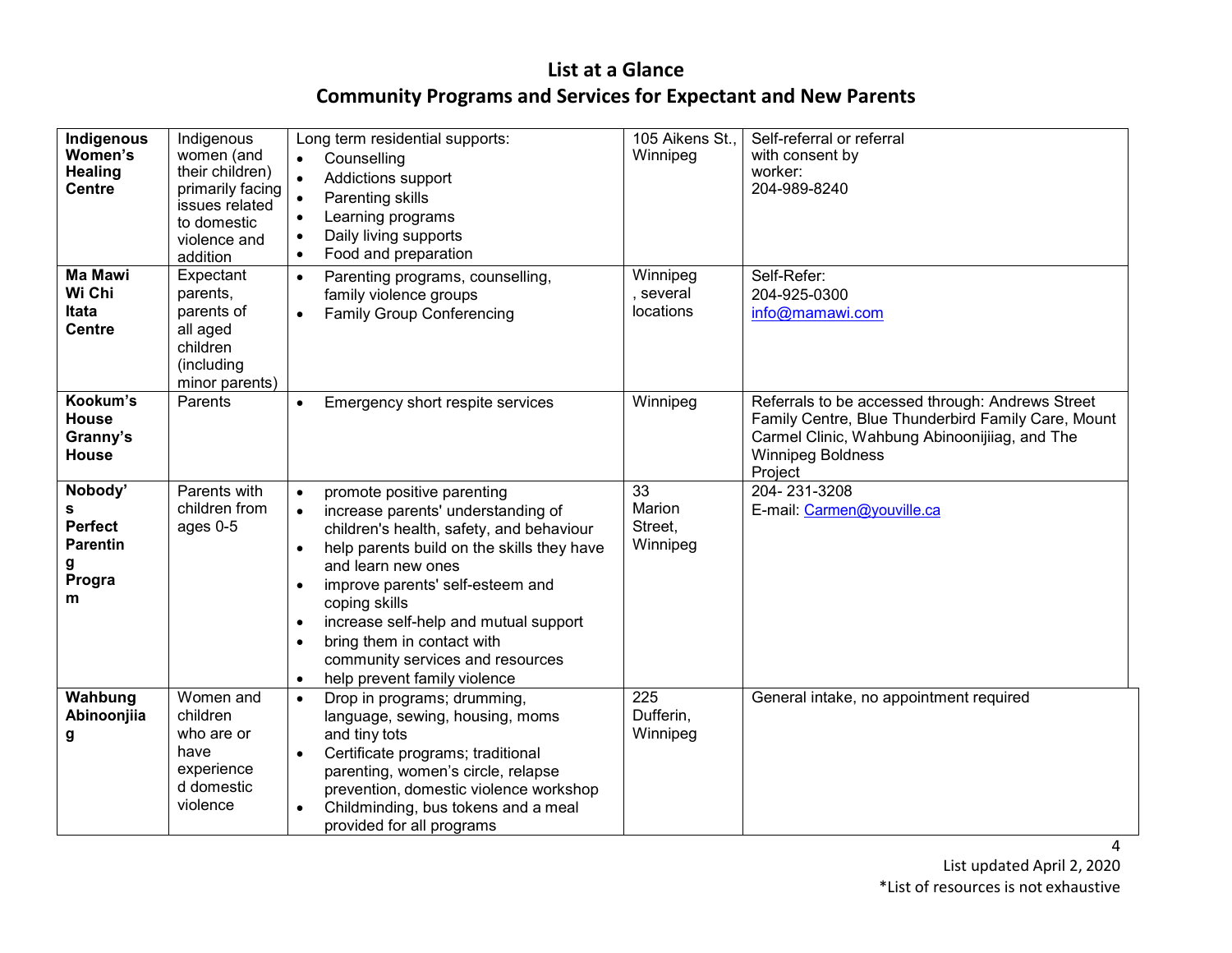|                                                                              |                                                             | Youth programs for ages 6-18<br>$\bullet$                                                                                                                                                                                                                                                                                            |                                        |                                                                         |
|------------------------------------------------------------------------------|-------------------------------------------------------------|--------------------------------------------------------------------------------------------------------------------------------------------------------------------------------------------------------------------------------------------------------------------------------------------------------------------------------------|----------------------------------------|-------------------------------------------------------------------------|
| <b>MacDonald</b><br>Youth<br><b>Services</b>                                 | Youth<br>and<br>families                                    | Youth crisis services<br>Life skills<br>$\bullet$                                                                                                                                                                                                                                                                                    | 175<br>Mayfair,<br>Winnipeg            | Self-referral 204-477-1722                                              |
| <b>SEED</b><br>Winnipeg<br>INC.                                              | Low<br>income<br>families                                   | Access to benefits<br>$\bullet$<br><b>ID Clinics</b><br>$\bullet$<br>Saving circle<br>$\bullet$<br>Inner city homebuyer program<br>$\bullet$<br>Various money management programs                                                                                                                                                    | 80 Salter<br>Street,<br>Winnipeg       | Call 204-927-9935 or<br>check website to check eligibility for programs |
| <b>New</b><br><b>Directions</b>                                              | Youth,<br>Young<br>parents                                  | Resources for Adolescent Parents (RAP)<br>$\bullet$<br>Transition, Education &<br>$\bullet$<br>Resources for Females (TERF)<br>Family therapy services<br>$\bullet$<br>Families affected by Sexual Assault<br>(FASA)<br><b>FASD Family Support</b><br>$\bullet$<br>Multidisciplinary Assessment<br>and Consultation Centre<br>(MACC) | 500-717<br>Portage<br>Ave,<br>Winnipeg | Call 204-786-7051                                                       |
| <b>West</b><br><b>Central</b><br>Women's<br><b>Resource</b><br><b>Centre</b> | Women and<br>families in the<br><b>West Central</b><br>area | Drop-in and food services<br>$\bullet$<br>Housing<br>Restoring the balance<br>$\bullet$<br>Training & Skill building<br><b>Child Minding services</b>                                                                                                                                                                                | 640 Ellice<br>Ave,<br>Winnipeg         | Phone 204-774-8975<br>for more information                              |
| Marymound                                                                    | Youth aged 16-<br>21                                        | Young Parents Program<br>$\bullet$                                                                                                                                                                                                                                                                                                   | 442 Scotia<br>Street,<br>Winnipe<br>a  | Phone 204-944-7404<br>for more information                              |
| <b>Adolescent</b><br><b>Parent</b><br><b>Centre</b>                          | Youth up to 21                                              | Parenting<br>$\bullet$<br><b>Nutrition</b><br>$\bullet$<br>High school learning setting for young<br>$\bullet$<br>and expectant parents<br>Infant Development<br>$\bullet$                                                                                                                                                           | 136 Cecil<br>St,<br>Winnipeg<br>МB     | 204-775-5440 or 204-<br>947-1674                                        |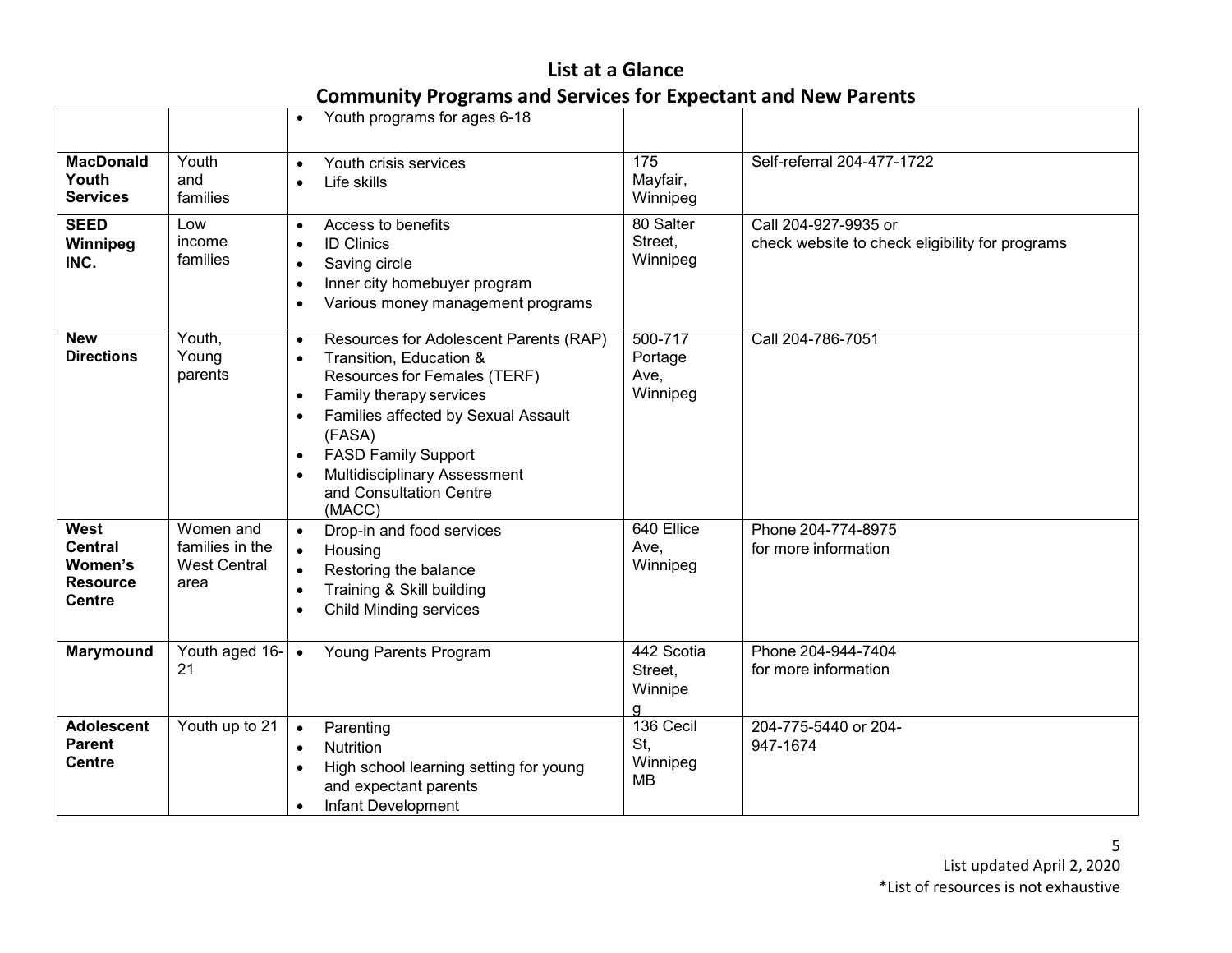| <b>TeenAge</b><br><b>Parent</b><br>Program<br><b>TAPP</b>  | <b>Youth 14-21</b>                                                                                                                                                                                                              | $\bullet$<br>$\bullet$                                | Regular and modified programming<br>for school<br>Parenting courses                                                                                                                                                                                                                                              | Nelson<br>$Mcln$ tyre $-$<br>188 St.<br>Mary's Rd,<br>Winnipeg | 204-237-0219                                                                        |
|------------------------------------------------------------|---------------------------------------------------------------------------------------------------------------------------------------------------------------------------------------------------------------------------------|-------------------------------------------------------|------------------------------------------------------------------------------------------------------------------------------------------------------------------------------------------------------------------------------------------------------------------------------------------------------------------|----------------------------------------------------------------|-------------------------------------------------------------------------------------|
| <b>Crisis</b><br>Pregnancy<br><b>Center of</b><br>Winnipeg | Expectant<br>Mothers and<br><b>Mothers</b><br>with<br>newborns                                                                                                                                                                  | $\bullet$                                             | Provides support through pregnancy<br>provides a newborn layette,<br>pampers, formula and baby<br>clothes as donated                                                                                                                                                                                             | 650 Broadway<br>Avenue West<br>Winnipeg                        | Self-referral,<br>1-800-665-0570,<br>email info@pregnanc y.ca,<br>text 204-813-0555 |
| <b>Thunderwing</b>                                         | Works with<br>individuals/<br>families living<br>within the<br>Dufferin,<br>William Whyte<br>and Lord<br><b>Selkirk Park</b><br>neighborhood<br>who are<br>involved with<br>more than one<br>system<br>experiencing<br>barriers | □                                                     | Bring together organizations<br>supporting an individual/family and<br>encourages them to work together<br>Resolves system issues that prevent<br>individuals/ families from reaching<br>their goals                                                                                                             | 510 Selkirk<br>Ave, Winnipeg                                   | Referral by Agency info@blockbyblockpro ject.ca                                     |
| <b>Willow Place</b>                                        | Women and<br>children<br>leaving<br>domestic<br>violence                                                                                                                                                                        | $\bullet$<br>$\bullet$<br>$\bullet$<br>$\bullet$<br>٠ | Emergency shelter for women and children<br>24-hour Crisis Line<br>Emergency shelter in Winnipeg for<br>women and their children leaving<br>family violence situations<br>One to one and group counselling<br>Follow-up services<br>Advocacy and links to community supports<br>Outreach and prevention services | Winnipeg                                                       | Self-referral 204-615-0311                                                          |